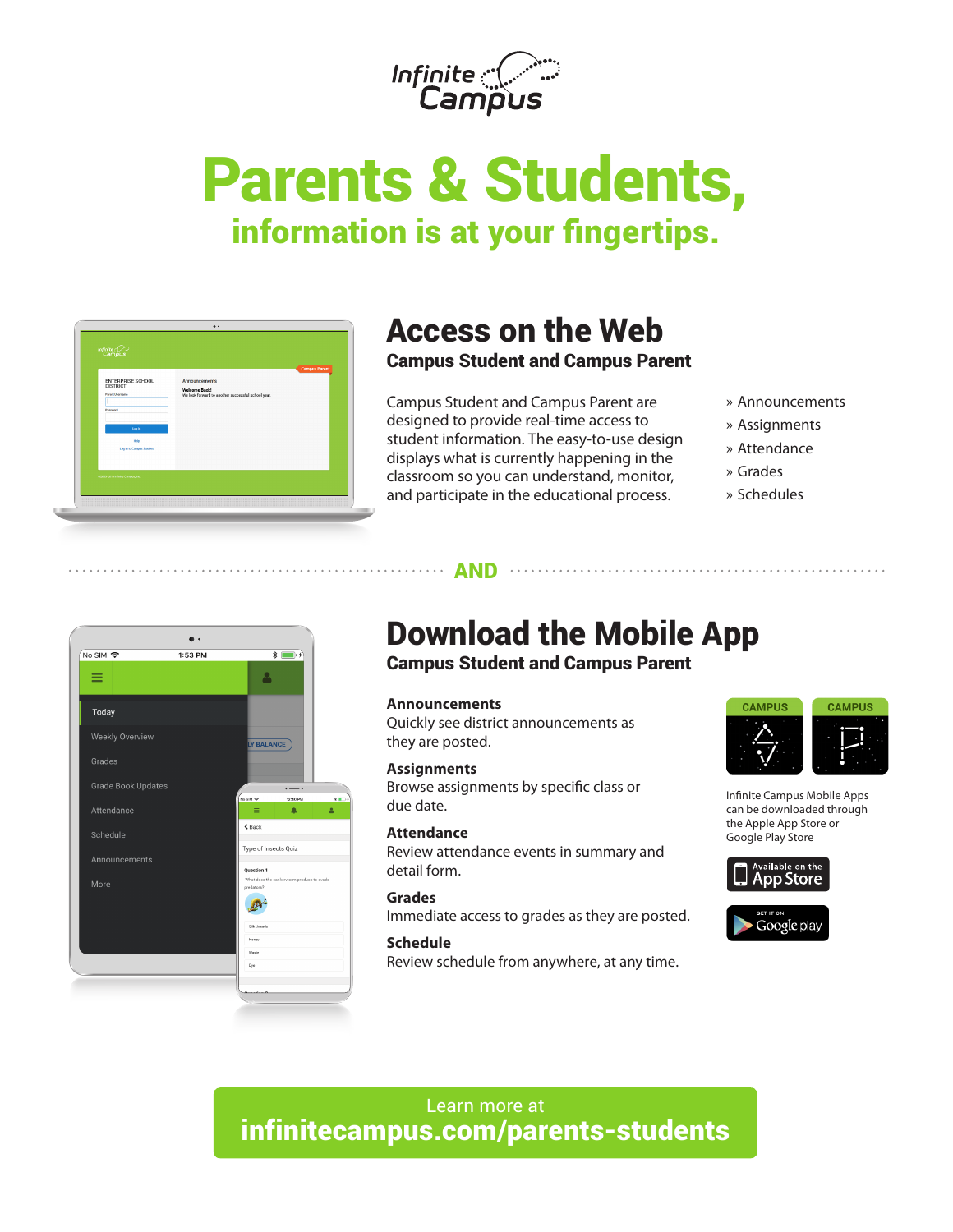### **Tool Description Example Image**

|                    | The Message Center includes announcements that        | <b>Message Center</b>                                        |                                                                |                                     |                   |                                                                                                   |                                             |                       |                     |
|--------------------|-------------------------------------------------------|--------------------------------------------------------------|----------------------------------------------------------------|-------------------------------------|-------------------|---------------------------------------------------------------------------------------------------|---------------------------------------------|-----------------------|---------------------|
|                    | are posted at a school or district level.             |                                                              |                                                                |                                     |                   |                                                                                                   |                                             |                       |                     |
| <b>Message</b>     | Announcements display based on the timeline set by    |                                                              | Announcements                                                  | Inbox                               |                   |                                                                                                   |                                             |                       |                     |
| <b>Center</b>      | the creator and cannot be deleted or archived.        |                                                              | <b>Harrison High</b>                                           |                                     |                   |                                                                                                   |                                             |                       |                     |
|                    | Additionally, the Inbox displays messages sent to the |                                                              | Reminder: Don't forget to wear your school colors this Friday! |                                     |                   |                                                                                                   |                                             |                       |                     |
|                    | parent, including those from teachers.                |                                                              | <b>District Announcement</b><br>09/05/2018                     |                                     |                   |                                                                                                   |                                             |                       |                     |
|                    | The Today view shows the selected student's           |                                                              |                                                                |                                     |                   |                                                                                                   |                                             |                       |                     |
| <b>Today</b>       | schedule for the current day and lists any            | Today Wednesday, January 2nd 2019                            |                                                                |                                     |                   |                                                                                                   |                                             |                       |                     |
|                    |                                                       |                                                              |                                                                |                                     |                   |                                                                                                   |                                             |                       |                     |
|                    | assignments due today or tomorrow.                    | <b>Andrew Student</b><br><b>Student Numbe</b>                |                                                                |                                     |                   | $3(12/31 - 03/29)$                                                                                |                                             |                       |                     |
|                    | The schedule shows the times of the periods during    | 123456789                                                    |                                                                |                                     |                   | DAY: DAILY                                                                                        |                                             |                       |                     |
|                    | the day and the student's courses, with the teacher's | 18-19 Harrison High<br>Grade 12                              |                                                                |                                     |                   | $\mathbf{1}$                                                                                      |                                             |                       |                     |
|                    | name and room assigned.                               |                                                              |                                                                |                                     |                   | Teacherson,<br>8:00AM<br>Rm: 1211<br><b>AP English</b><br>Katie<br>8:55AM                         |                                             |                       |                     |
|                    | The assignments list covers all of the student's      | Food Service Balance: \$0.00                                 |                                                                |                                     |                   | $\mathbf{3}$                                                                                      |                                             |                       |                     |
|                    | courses, including those that may not meet on the     |                                                              |                                                                |                                     |                   | Yarham.<br>$10:00AM -$<br><b>Physics A</b><br>Rm: 367<br>Dennis<br>10:55AM                        |                                             |                       |                     |
|                    | current day. Click on the assignment or the course    | <b>Assignments Due Today</b>                                 |                                                                |                                     |                   |                                                                                                   |                                             |                       |                     |
|                    | name to view details.                                 | Themes Worksheet - Bildungsroman<br>/10<br><b>AP English</b> |                                                                |                                     |                   | 4<br>American &<br><b>Teacherson</b><br>11:00AM<br>Rm: 1018<br><b>British Literature</b><br>Katie |                                             |                       |                     |
|                    | In districts that use Campus Food Service, the        |                                                              |                                                                |                                     |                   | 11:55AM                                                                                           |                                             |                       |                     |
|                    | student's Lunch Balance displays at the top.          | <b>Assignments Due Tomorrow</b>                              |                                                                |                                     |                   | 6<br>Lifellearn, Zelos Rm: 1001<br>1:00PM<br>Pre-Calculus A                                       |                                             |                       |                     |
|                    | The Calendar displays data in three different         |                                                              |                                                                |                                     |                   |                                                                                                   |                                             |                       |                     |
| Calendar           | modes, Assignments, Schedule, and Attendance.         | Calendar                                                     |                                                                |                                     |                   |                                                                                                   |                                             |                       |                     |
|                    | For Assignments and Attendance, dots display          |                                                              |                                                                |                                     |                   |                                                                                                   |                                             |                       |                     |
|                    | below dates that have data. Select a mode and date    | <b>Assignments</b>                                           |                                                                | <b>Schedule</b>                     | <b>Attendance</b> |                                                                                                   |                                             |                       |                     |
|                    |                                                       | Nov                                                          |                                                                |                                     |                   |                                                                                                   |                                             |                       |                     |
|                    | to view data for that day.                            | Dec                                                          | <b>April 2019</b>                                              |                                     |                   |                                                                                                   |                                             |                       | <b>TODAY</b>        |
|                    | In Assignments mode, a button displays to show the    | 2019                                                         | Su                                                             | Mo                                  | Tu<br>2           | We<br>3                                                                                           | Th                                          | Er<br>5<br>6          | Sa                  |
|                    | Weekly Overview, which shows all assignments for      | Feb                                                          | 7                                                              | 1<br>8                              | 9                 | 10                                                                                                | $\overline{4}$<br>11                        | 13                    |                     |
|                    | the selected week.                                    | Mar                                                          |                                                                |                                     |                   |                                                                                                   |                                             | 12<br>19              |                     |
| Weekly             | The Weekly View filters the Calendar to show a        | Apr<br>May                                                   | 14<br>21                                                       | 15<br>22                            | 16<br>23          | 17<br>24                                                                                          | 18<br>25<br>26                              | 20<br>27              |                     |
| <b>Overview</b>    | student's assignments for a week in a simple, single  | Jun                                                          |                                                                | 29                                  | 30                |                                                                                                   |                                             |                       |                     |
|                    | page overview.                                        | Jul                                                          | 28                                                             |                                     |                   |                                                                                                   |                                             |                       |                     |
|                    | In this overview, view assignments for the week and   | Aug                                                          |                                                                |                                     |                   |                                                                                                   |                                             |                       |                     |
|                    | see scores. Assignments display for the calendar day  | Sep                                                          | May 2019                                                       |                                     |                   |                                                                                                   |                                             |                       |                     |
|                    | on which they are Due.                                |                                                              | <b>AP Literature</b>                                           |                                     |                   |                                                                                                   |                                             |                       |                     |
|                    | Flagged assignments, such as the Missing assignment   | 1                                                            | <b>Absent Excused</b>                                          |                                     |                   |                                                                                                   |                                             | <b>ABSENT EXCUSED</b> |                     |
| (within            | above, are also shown. Scored assignments are         |                                                              | O College Visit                                                |                                     |                   |                                                                                                   |                                             |                       |                     |
| Calendar)          | shown with the points possible, and the percentage    |                                                              | <b>Pre-Calc</b>                                                |                                     |                   |                                                                                                   |                                             |                       |                     |
|                    | earned.                                               |                                                              |                                                                |                                     |                   |                                                                                                   |                                             |                       |                     |
|                    |                                                       |                                                              |                                                                |                                     |                   |                                                                                                   |                                             |                       |                     |
|                    | The Assignments tool collects all of a student's      | <b>Assignments</b>                                           |                                                                |                                     |                   |                                                                                                   |                                             | Anarew                |                     |
| <b>Assignments</b> | assignments with the focus on today. Click            | <b>Current Term</b><br><b>Missing</b>                        |                                                                |                                     | Today             |                                                                                                   |                                             |                       |                     |
|                    | assignments to view details and scroll to see         |                                                              | <b>TKAM Character Worksheet</b>                                |                                     |                   | 13/15                                                                                             |                                             |                       |                     |
|                    | previous and future assignments.                      |                                                              | American & British Literature                                  |                                     |                   |                                                                                                   |                                             | (86.66%)              |                     |
|                    |                                                       |                                                              | <b>Africa Map Comparison Worksheet</b>                         |                                     |                   |                                                                                                   |                                             | 8/10                  |                     |
|                    | Use the Missing and Current Term buttons at the       | English 10<br>Friday 08/10 (TODAY)                           |                                                                |                                     |                   |                                                                                                   |                                             | (80%)                 |                     |
|                    | top to filter assignments.                            |                                                              |                                                                |                                     |                   |                                                                                                   |                                             |                       |                     |
|                    | The Grades tool shows all of the grades earned by     |                                                              |                                                                |                                     |                   |                                                                                                   |                                             |                       |                     |
|                    | the selected student for all tasks and standards.     | Grades                                                       |                                                                | <b>Andrew Student</b>               |                   |                                                                                                   |                                             |                       |                     |
|                    | Posted grades are displayed in bold, with In-Progress | Cumulative GPA: 2.05                                         |                                                                |                                     |                   |                                                                                                   |                                             |                       |                     |
| <b>Grades</b>      | grades indicated as "In-progress." The student's      |                                                              |                                                                |                                     |                   |                                                                                                   |                                             |                       |                     |
|                    | Cumulative GPA also displays at the top of the        | $1(07/03 - 10/06)$                                           |                                                                | $\circ$<br>$\overline{\phantom{a}}$ | $\rightarrow$     |                                                                                                   |                                             |                       |                     |
|                    | Grades tab if enabled.                                | English 10                                                   |                                                                |                                     |                   | $\triangle$ Back                                                                                  |                                             |                       |                     |
|                    |                                                       | Progress                                                     |                                                                | B                                   |                   | English 10                                                                                        |                                             |                       |                     |
|                    | Where the grey arrow displays for a task or standard, |                                                              |                                                                |                                     |                   |                                                                                                   |                                             |                       |                     |
|                    | click the task to view the Categories that contribute | <b>Term Grade</b>                                            |                                                                | Α                                   |                   | (1) Term Grade                                                                                    |                                             |                       | A                   |
|                    | to the grade. Expand categories to view all included  | Semester                                                     |                                                                | $B+$                                |                   | Weight: 1                                                                                         |                                             |                       | 112/130<br>(86.15%) |
|                    | assignments. Click assignments to view details.       |                                                              |                                                                |                                     |                   | <b>Book Review 1</b>                                                                              |                                             |                       | 10/10               |
|                    |                                                       | <b>AP US History</b><br><b>Personal Finance</b>              |                                                                |                                     | ٠                 | Due: 07/24/2017                                                                                   |                                             |                       | (100%               |
|                    |                                                       | <b>Pre-Calculus A</b>                                        |                                                                |                                     |                   | Due: 07/21/2017                                                                                   | <b>Final Assessment Banned Book Project</b> |                       | 7/10<br>(70%)       |
|                    |                                                       | Spanish II A                                                 |                                                                |                                     |                   | <b>BBP OLA</b>                                                                                    |                                             |                       | 8/10                |
|                    |                                                       |                                                              |                                                                |                                     |                   | Due: 07/19/2017                                                                                   |                                             |                       | (80%)               |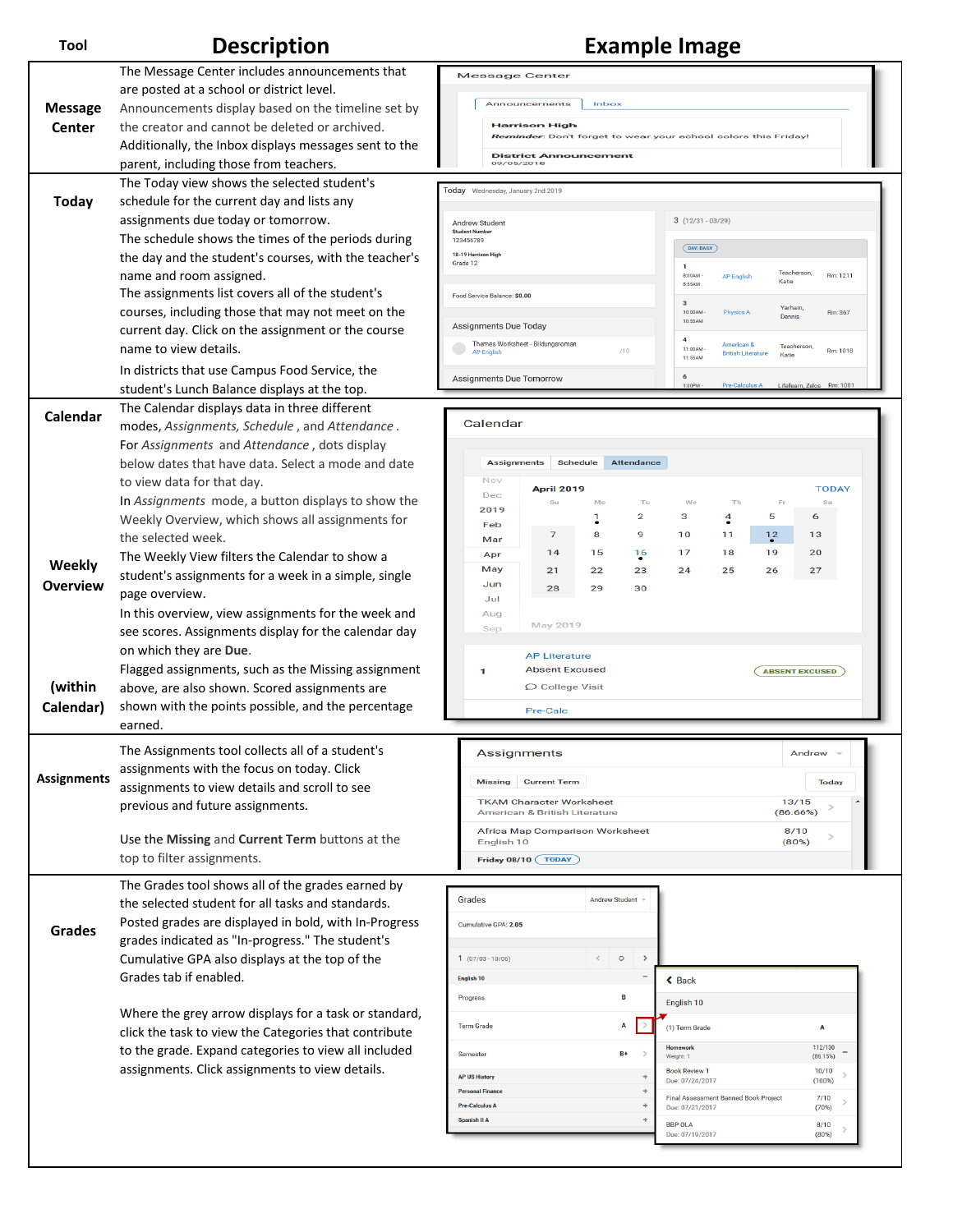|                   | The Attendance tool lists the absences and tardies                      | Attendance<br><b>Andrew Student</b>                                                                                                                                     |
|-------------------|-------------------------------------------------------------------------|-------------------------------------------------------------------------------------------------------------------------------------------------------------------------|
| <b>Attendance</b> | for attendance taking periods in the selected term.                     | $\leq$ Last Tern<br>$O$ Curren<br>Next Term 3                                                                                                                           |
|                   | Navigate between terms using the options at the                         | <b>AP Calculus</b><br>$\circ$                                                                                                                                           |
|                   | top.                                                                    | <b>AP English</b>                                                                                                                                                       |
|                   | Click on a period to view details. On the detail view,                  | Physics A<br>World History A<br>AP English                                                                                                                              |
|                   | absences and tardies are divided by type (excused,                      | <b>Period Totals</b><br>а<br><b>Period Ahner</b>                                                                                                                        |
|                   | unexcused, exempt, or unknown), with all absences                       | <b>EXEMP</b><br>EXCUSED                                                                                                                                                 |
|                   | and tardies listed below.                                               |                                                                                                                                                                         |
|                   | When attendance is recorded via present minutes,                        | <b>EXEMP</b><br><b>EXCUSED</b><br>UNEXCUSED                                                                                                                             |
|                   | this attendance screen displays the total Present                       | <b>Absences</b>                                                                                                                                                         |
|                   | Time and Expected Time by section. Click on a                           | 12/15/2016 - Absent Unexcused                                                                                                                                           |
|                   | section to view the Time In, Time Out, and Present                      | 10/28/2016 - Absent Excused                                                                                                                                             |
|                   | Time recorded by date.                                                  |                                                                                                                                                                         |
|                   | The Schedule tool shows the student's schedule for                      | <b>Schedule</b><br><b>Andrew Student</b>                                                                                                                                |
| <b>Schedule</b>   | each term, including any day rotations. Schedules                       |                                                                                                                                                                         |
|                   | are shown for all the whole year, all terms, and all of                 | $(07/03/2017 - 10/06/2017)$                                                                                                                                             |
|                   | the student's enrollments.                                              | Teacherson,<br>8:40AM<br><b>AP Literature</b><br>Rm: 1004<br>Katle                                                                                                      |
|                   | Each schedule includes the times of the periods                         | 9:35AM                                                                                                                                                                  |
|                   | during the day and the student's courses, with the                      | $\overline{\mathbf{z}}$<br>9:45AM<br><b>Personal Finance</b><br>Rm: 210<br>Abra, Dean<br>10:05AM                                                                        |
|                   | teacher's name and room assigned. If a day rotation                     | з<br>Benson,                                                                                                                                                            |
|                   | is in place, the day is indicated in the top right corner               | 10:10AM<br>Rm: 1004<br><b>AP US History</b><br>Denna<br>11:05AM                                                                                                         |
|                   | of the schedule. Click on the course name to                            | Lifellearn,<br><b>Rm: Tech</b><br>Spanish II A<br>11:05AM<br>Lewis<br>Lab B                                                                                             |
|                   | view details.                                                           | 12:04PM                                                                                                                                                                 |
|                   | The Reports tool collects files relevant to the student                 | <b>Reports</b><br>Andrew                                                                                                                                                |
|                   | including a PDF version of the student's schedule,                      | <b>Student Schedule</b>                                                                                                                                                 |
| <b>Reports</b>    | report cards and transcripts, and program                               | Personal Learning Plan (08/01/2018 - )                                                                                                                                  |
|                   | participation.                                                          | <b>Program Participation Report</b>                                                                                                                                     |
|                   |                                                                         |                                                                                                                                                                         |
| <b>More</b>       | Address Information for the student's household(s).                     | More                                                                                                                                                                    |
|                   | Assessments that list the student's test scores for                     |                                                                                                                                                                         |
|                   | state, national and district tests.                                     |                                                                                                                                                                         |
|                   |                                                                         | <b>Quick Links</b><br><b>Address Information</b>                                                                                                                        |
|                   | Behavior incident information that displays any                         |                                                                                                                                                                         |
|                   | behavior events in which the student was involved.                      | ISD #4321 Schools                                                                                                                                                       |
|                   | Health Information, including recorded vaccinations,                    | Assessments<br><b>Abbott Elementary</b>                                                                                                                                 |
|                   | immunizations and screenings.                                           | <b>Bryant Middle School</b>                                                                                                                                             |
|                   | Lockers assigned to the student with locations and                      | <b>Behavior</b><br>Colfax High School                                                                                                                                   |
|                   | combinations.                                                           |                                                                                                                                                                         |
|                   | Important Dates such as holidays, late starts, and                      | <b>Course Registration</b>                                                                                                                                              |
|                   | other school calendar events.                                           |                                                                                                                                                                         |
|                   | The Quick Links section displays the websites for the                   | Demographics                                                                                                                                                            |
|                   | districts and schools in which the student is enrolled,                 |                                                                                                                                                                         |
|                   | if available.                                                           | Family Information                                                                                                                                                      |
|                   | Users may be able to update address information,                        |                                                                                                                                                                         |
|                   | demographic data and family information (this                           |                                                                                                                                                                         |
|                   | requires the district to turn on certain preferences).                  | <b>Health</b>                                                                                                                                                           |
|                   | When these preferences are turned on, parents and                       |                                                                                                                                                                         |
|                   | guardians may submit updates for their household                        | Lockers                                                                                                                                                                 |
|                   | information.                                                            |                                                                                                                                                                         |
|                   | The Notifications dropdown list shows a simple list                     |                                                                                                                                                                         |
|                   | <b>Notifications</b> of notifications the student has received, such as | $\sqrt{2}$<br>은                                                                                                                                                         |
|                   | graded assignments.                                                     | <b>Notifications</b>                                                                                                                                                    |
|                   | Click the user menu at the top right of screen to                       | Andrew received a score of 9 out of 10 on TKAM Character Worksheet in AP<br>۹<br>Literature<br>1 minute ago                                                             |
|                   | establish Notification Settings.                                        |                                                                                                                                                                         |
|                   |                                                                         | <b>Academic Plan</b>                                                                                                                                                    |
|                   | The Academic Plan displays the student's assigned                       | Save & Course Plan Report & Progress Report<br>Program: JHS Graduation Program                                                                                          |
|                   | Academic Program and the courses the student has                        | I, Michael Student, approve this Academic Plar<br>ALERT: Course Requirement not met: Social Studies<br>ALERT: Course Requirement not met: Personal & Financial Literacy |
| Academic          | planned to take in each school year. Students can                       | ALERT: Course Requirement not met: Blology<br>Grade: 09 0.0 / 6.0<br>Grade: 10 2.0 / 7.0 0<br>Grade: 11 2.0 / 6.0 0<br>Grade: 12 1.0 / 2.0 0                            |
| Plan              | print their Course Plan and their Progress Report                       | English/Language Arts (3.0 / 4.0)<br>0.011.0<br>1.011.0<br>1.011.0<br>1.011.0                                                                                           |
|                   | from here.                                                              | × ELL029821 ELL 10 Engl<br>Lang Arts - 0.5<br>*ENG033121 Engl Lang Arts<br>× ENG038121 AP Lang &<br>$11 - 0.5$<br>Composition - 0.5                                     |
|                   |                                                                         | × ENG038122 AP Lang &<br>Composition - 0.5<br>» ELL029822 ELL 10 Engl<br>ENG033121CAI Engl Lang<br>Lang Arts - 0.5<br>Arts 11 - 0.5                                     |
|                   |                                                                         |                                                                                                                                                                         |